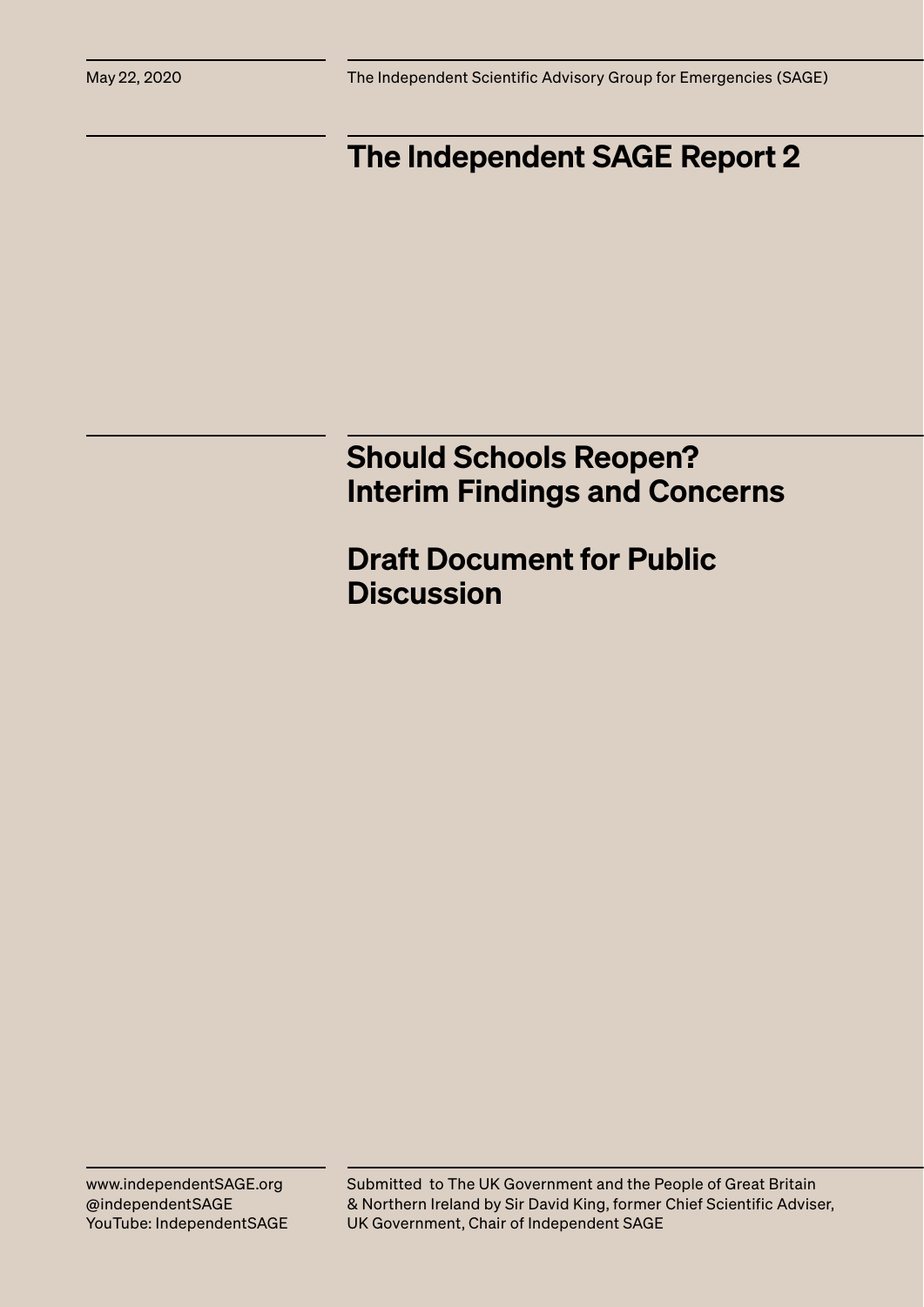# Should Schools Reopen? Interim Findings and Concerns

Draft Document for Public Discussion

May 22, 2020

| <b>1. INTRODUCTION</b>                                                                                                                                                                                                                                                                                                                                                                                                                  | 1                                                            |
|-----------------------------------------------------------------------------------------------------------------------------------------------------------------------------------------------------------------------------------------------------------------------------------------------------------------------------------------------------------------------------------------------------------------------------------------|--------------------------------------------------------------|
| <b>2. TRANSMISSION RISK</b><br>2.1 School opening<br>2.2 Are children less likely to be infected than adults?<br>2.3 How sick do children get?<br>2.4 Can schools trigger new outbreaks?<br>2.5 How much difference does delaying school re-opening make to the chance of a child<br>getting sick?<br>2.6 What happens if a school has new cases of COVID-19?<br>2.7. What is the risk to school staff, parents and household contacts? | $\mathbf{2}$<br>$\overline{2}$<br>3<br>3<br>3<br>3<br>6<br>6 |
| <b>3. EDUCATION RISK</b>                                                                                                                                                                                                                                                                                                                                                                                                                | $\overline{7}$                                               |
| 3.1 Schools in deprived areas                                                                                                                                                                                                                                                                                                                                                                                                           | $\overline{7}$                                               |
| 3.2 Access to facilities                                                                                                                                                                                                                                                                                                                                                                                                                | $\overline{7}$                                               |
| <b>4. INFECTION CONTROL IN SCHOOLS AND COMMUNITIES</b>                                                                                                                                                                                                                                                                                                                                                                                  | 8                                                            |
| 4.1 Schools                                                                                                                                                                                                                                                                                                                                                                                                                             | 8                                                            |
| 4.2 Community                                                                                                                                                                                                                                                                                                                                                                                                                           | 8                                                            |
| 5. HOW TO PLAN FOR OPENING SCHOOLS SAFELY AND WITH OPTIMAL<br><b>EDUCATIONAL SUPPORT?</b><br>5.1 A risk assessment<br>5.2 Are local infections low enough?<br>5.3 Hygiene and personal protection<br>5.4 Find cases, test, trace, isolate.                                                                                                                                                                                              | 9<br>9<br>9<br>9<br>9                                        |
| 6. PRESERVING EDUCATION IN THE SUMMER AND IF SCHOOLS STAY CLOSED                                                                                                                                                                                                                                                                                                                                                                        | 10                                                           |
| 6.1 Wifi and online education                                                                                                                                                                                                                                                                                                                                                                                                           | 10                                                           |
| 6.2 Summer camps and open-air education                                                                                                                                                                                                                                                                                                                                                                                                 | 10                                                           |
| 6.3 Hidden hunger                                                                                                                                                                                                                                                                                                                                                                                                                       | 10                                                           |
| 6.4 WHO Check Lists                                                                                                                                                                                                                                                                                                                                                                                                                     | 11                                                           |
| <b>APPENDIX</b>                                                                                                                                                                                                                                                                                                                                                                                                                         | 11                                                           |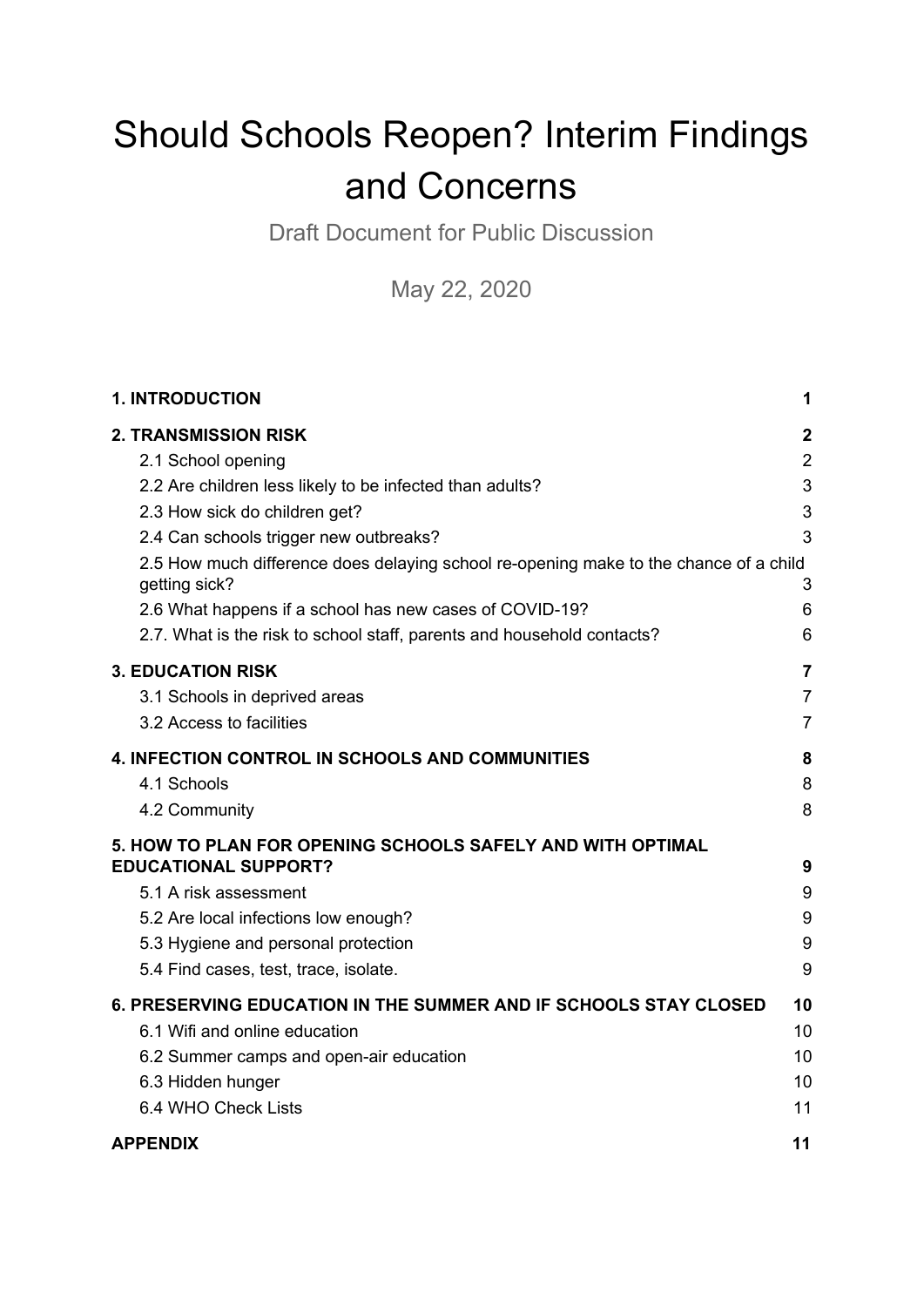# <span id="page-2-0"></span>1. INTRODUCTION

UK Cabinet Office Minister Michael Gove has re-asserted the Government's position that [schools](https://www.gov.uk/government/publications/closure-of-educational-settings-information-for-parents-and-carers/reopening-schools-and-other-educational-settings-from-1-june) should reopen from 1<sup>st</sup> June if certain conditions are met. But this has provoked a mixed response with considerable questions being raised by parents, headteachers, teaching unions, local authorities and health professionals. Many Local Authorities have come forward saying they are not ready, and the British Medical Association and teachers' unions are urging caution.

While there is no dispute that schools play a fundamental role in the development of children's emotional, social and intellectual development, it is also important to remember that schools are embedded within communities. The issue of schools reopening during COVID-19 does not just have implications for pupils; it also has knock-on effects for adult staff, parents and the communities and locality from which pupils come from.

That said we recognise the issues facing decision-makers are complex, with the task of balancing numerous, different and sometimes conflicting needs of children, parents, and teaching and school support staff. We understand that there is an imperative for children to return to school for their own wellbeing, and that this will also enable *some* parents to return to work (others will clearly have to remain at home if there is no provision for the children to go to school), but it is also vital that an appropriate level of safety for children, staff and the wider community is ensured.

Using the frameworks of the recently published guidance from [UNESCO](https://en.unesco.org/news/new-guidelines-provide-roadmap-safe-reopening-schools) (new guidelines to provide a road map for safe reopening of schools) and WHO [guidance](https://www.who.int/emergencies/diseases/novel-coronavirus-2019/technical-guidance/guidance-for-schools-workplaces-institutions) for schools, we have considered (and are continuing to consider) the impact of school opening on children, staff, and the wider community - including parents, grandparents and guardians. Schools do not operate in a social vacuum, and what happens in schools will have wide ramifications for everyone within and outside of schools. It is for this reason that our approach and analysis in this report about whether schools should reopen on 1 June 2020, has to a great extent been led by questions and concerns sent to us by parents, teachers, inspectors, health professionals and ordinary members of the public about the important issue of schools reopening in a few weeks. We were taken aback by the level of knowledge and understanding among ordinary members of the public about the prevalence and transmission rates of COVID-19 in their local communities, and among children and adults, but at the same time it was apparent that the public did not feel that they had sufficient scientific, social, and educational information from the government about the impact of schools reopening on their children, teachers and the wider community.

Questions and concerns from the public varied from whether it was safe to re-open schools, what criteria needed to be in place for schools to reopen, whether schools reopening for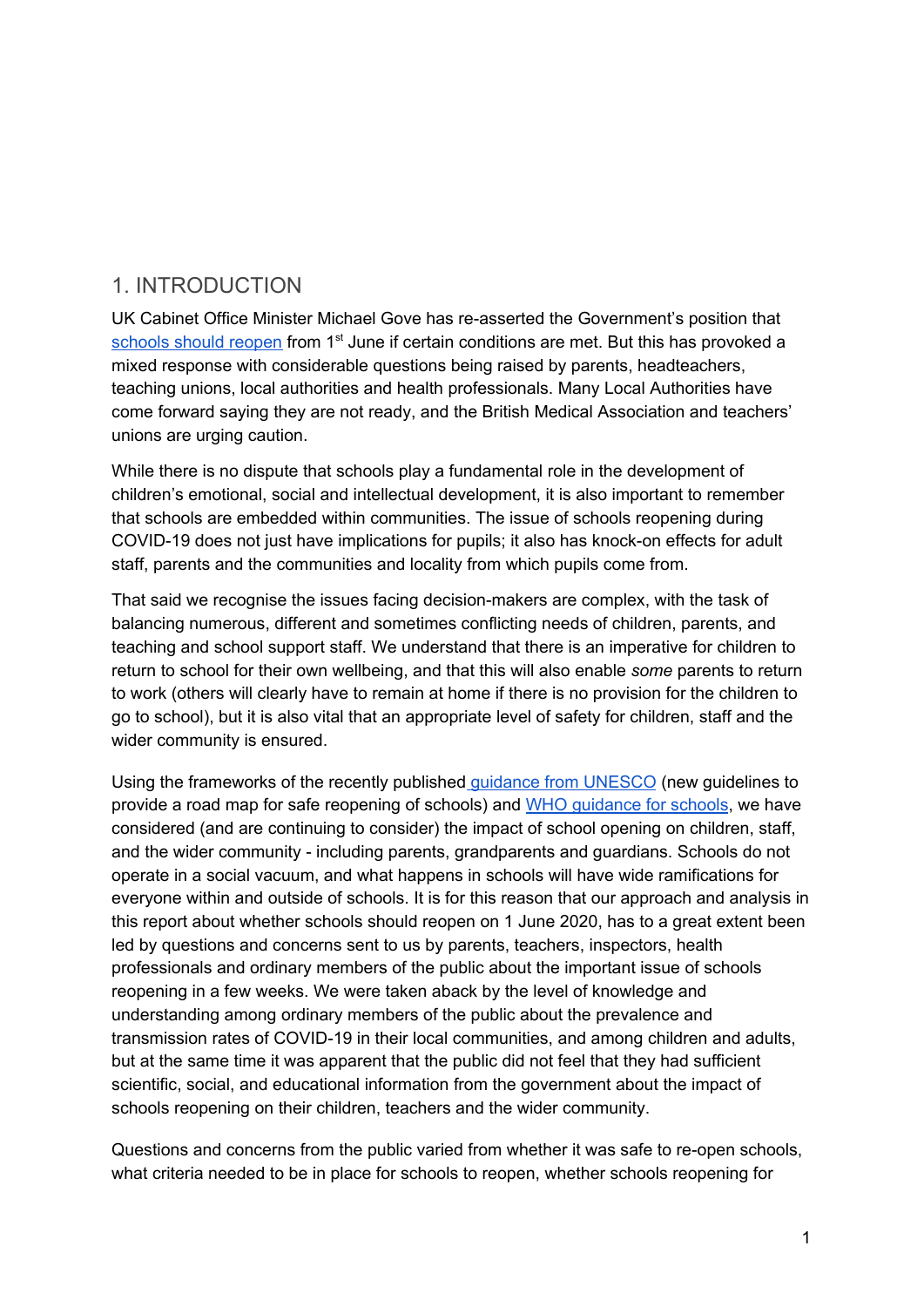some children would sufficiently address concerns about educational gaps and children's welfare, and the implications of schools opening on local communities, extended families and vulnerable children and adults. We were particularly struck by fears about the impact of coronavirus on children and extended members of households among black and ethnic minority parents who were acutely aware of the disproportionate hospital illness and deaths with COVID-19 among particular BME communities.

Schools represent a major axis of local communities. In the same way that school closures were highly disruptive, then school opening, and the manner in which this is done, will also be disruptive. A staggered school opening based on year groups has major implications for childminders, parents and guardians who may have responsibilities for siblings of different ages. The risk of top down decision-making without community involvement will mean that the burden will fall on individuals to find a way to make this work. We strongly recommend that decisions on school opening be made at local level, involving all stakeholders, to ensure there is support available as schools progress to full function.

We make recommendations based on existing evidence and new modelling, recognising the lack of evidence for many issues, and in such cases identifying options which are likely to minimise risk. We are sharing this document for public consultation via an online meeting on Friday May 22 from 12.00 to 1.30pm.

Over the next week we will take on board further public concerns, consult with other experts on education and public health, and review any new evidence from other countries alongside latest data from the UK to update and refine the recommendations in this brief report.

# <span id="page-3-0"></span>2. TRANSMISSION RISK

#### <span id="page-3-1"></span>2.1 School opening

We believe that decisions on school opening should be guided by **evidence of low levels of COVID-19 infections in the community and** the ability to rapidly respond to new infections through **a local test, track and isolate strategy. There is no clear evidence that these conditions are met. Until they are it is not safe to open schools on June 1**. Some rural areas might be ready to re-open schools earlier than other places**.** Estimates of levels of infections must be based on up-to-date real time, detailed, *local* data on suspected and confirmed cases. To ensure that any local outbreaks are quickly spotted and contained, **we strongly recommend that local test, track and isolate programmes are in place and tested before schools re-open.** In cases where schools reopen where these safeguards are not in place, we suggest alternative testing strategies at the end of this document.

#### <span id="page-3-2"></span>2.2 Are children less likely to be infected than adults?

Studies have shown that between 1% and 5% of diagnosed COVID-19 cases are children, but many children may be undiagnosed because up to a third of infected children never develop any symptoms. [Ongoing](https://www.ons.gov.uk/peoplepopulationandcommunity/healthandsocialcare/conditionsanddiseases/bulletins/coronaviruscovid19infectionsurveypilot/england21may2020) UK data suggest that children are in fact as likely as adults to become infected and carry the virus. They may be less likely than adults to transmit the virus because, for instance, adults are contagious for longer than children. However, the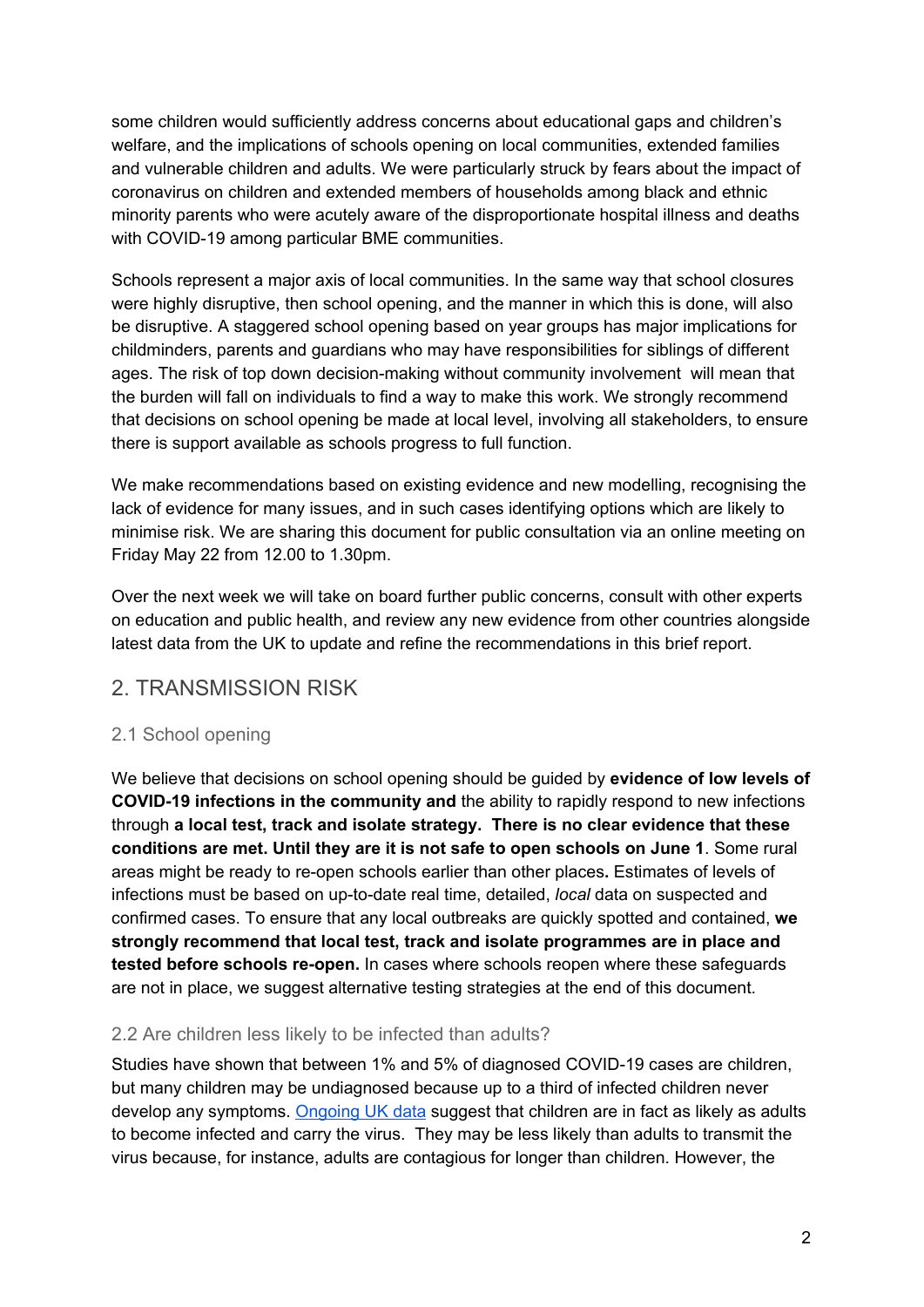impact of placing many children in one place could lead schools to become "institutional amplifiers", if asymptomatic children go unnoticed until an adult becomes symptomatic.

#### <span id="page-4-0"></span>2.3 How sick do children get?

If children get symptoms, these are typically similar to other respiratory illnesses: mild fever, cough, sore throat, sneezing, muscle pain and tiredness. There is scientific consensus that children generally have much milder disease than adults, with a very small number of infected children becoming seriously ill. Concern has been raised that some children might develop a COVID-19 related Kawasaki-type immunological disease that may require critical care, but indications so far are that this is extremely rare.

#### <span id="page-4-1"></span>2.4 Can schools trigger new outbreaks?

It is difficult to assess the true risk of infected children transmitting the virus to other children and adults at school. Where there are ongoing new infections within the community, evidence suggests that re-opening schools could increase the spread of the virus, both in the school and the wider community, perhaps by up to 0.3 on R value. Other evidence from Asia however suggests that school closures have little impact on the rate of transmission. There have been recent reports of an upsurge of cases following reopening of schools in France, South Korea and Denmark, leading to re-closing in some instances. However, this does not necessarily infer transmission within schools but could also be because infections are generally going up in places where lockdowns are eased.

#### <span id="page-4-2"></span>2.5 How much difference does delaying school re-opening make to the chance of a child getting sick?

We have used advanced mathematical techniques to estimate how likely children are to get sick depending on when their school reopens. The **table** below shows the example impact that sending a child to school has on their chance of getting sick with COVID-19, if they went back to a classroom of 15 pupils on June 1st, June 15th, and September 1st. We look at the chances of a child being exposed to an infectious person, the chances of getting sick and the chance of dying from the virus.

These estimates come from mathematical models of the spread of COVID-19 in the UK, based on the most recent national-level data available, and are for young primary school aged children (less than 10 years old). We look at what might happen if a child goes to school (in bold), or stays at home (in italics).

All risks to children are very low and all risks get lower over time as COVID-19 cases become less common (assuming the virus "reproductive number" R remains below 1).

#### **Delaying a school re-opening by two weeks (to 15 th June) approximately halves the risk to children**, and delaying the re-opening till September is less risky still.

Staying at home at all time points is about half as risky as going to school, but also means that children do not get the benefit of having face-to-face learning and seeing their friends.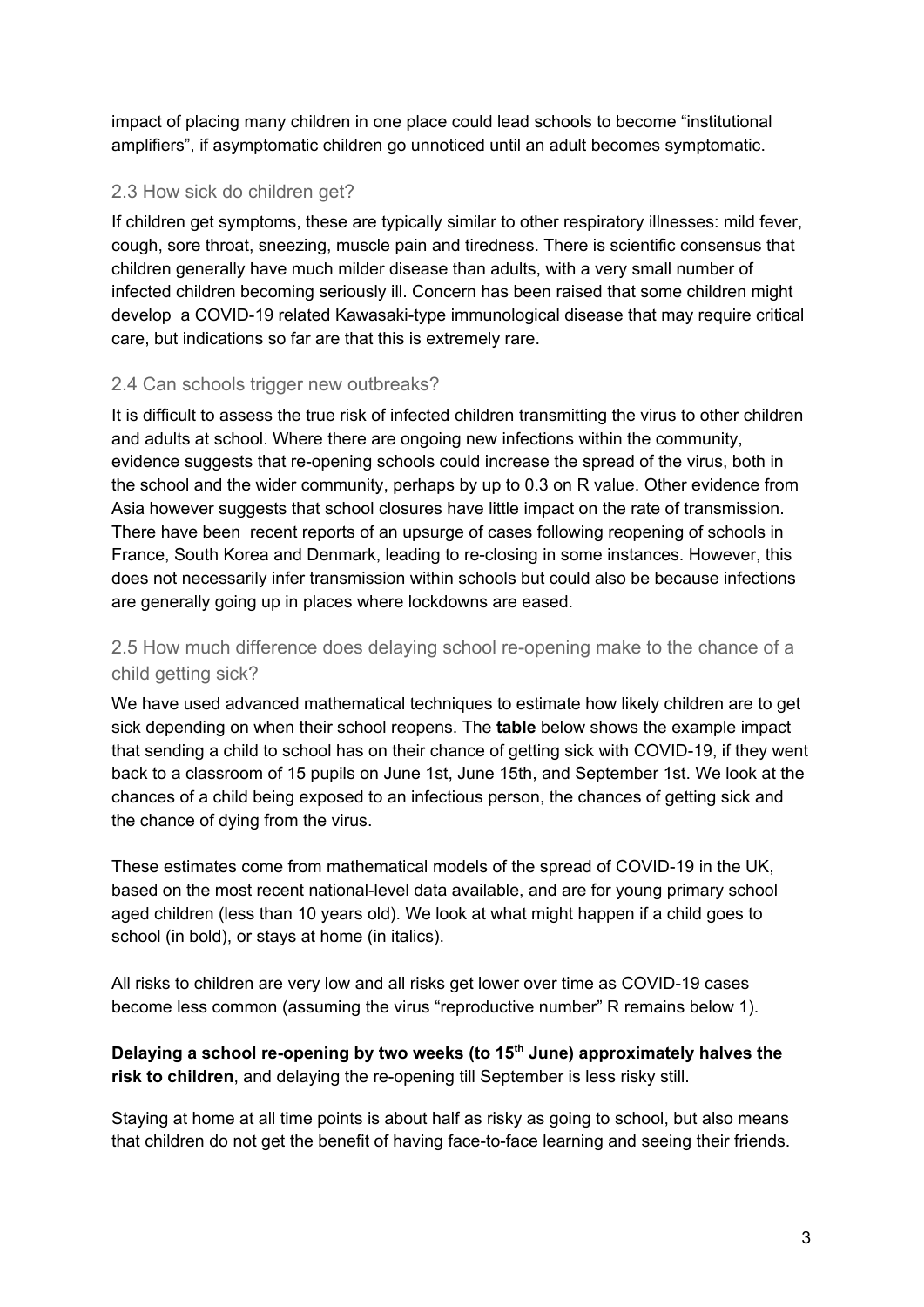To put the very low chances of death from COVID-19 in perspective, the daily chance of being killed in a road traffic accident is about 0.074 per million (**0.07/M**). So, schools reopening in September present a slightly lower risk and reopening in June a slightly higher risk to a child than the background risk of a road traffic accident. Details of the uncertainty levels are given in the Appendix.

| <b>DATE OF RETURN</b>                                                                              | JUN 1         |          | <b>JUN 15</b> |          | SEP <sub>1</sub> |        |
|----------------------------------------------------------------------------------------------------|---------------|----------|---------------|----------|------------------|--------|
|                                                                                                    | <b>School</b> | home     | school        | home     | school           | home   |
| <b>WHAT IS THE CHANCE A CHILD</b><br>WILL BE EXPOSED TO A<br><b>CONTAGIOUS CLASSMATE</b><br>TODAY? | 4.21%         | 1.76%    | $2.09\%$      | 0.87%    | 0.49%            | 0.19%  |
| <b>WHAT IS THE CHANCE A CHILD</b><br><b>WILL CATCH THE VIRUS TODAY?</b>                            | 1.46%         | $0.61\%$ | 0.72%         | $0.30\%$ | 0.15%            | 0.06%  |
| <b>WHAT IS A CHANCE A CHILD WILL</b><br>DIE FROM THAT INFECTION? (per<br>million)                  | 0.23/M        | 0.10/M   | 0.11/M        | 0.05/M   | 0.02/M           | 0.01/M |

#### The risks can be visualised in another way:

#### 1. Going to school

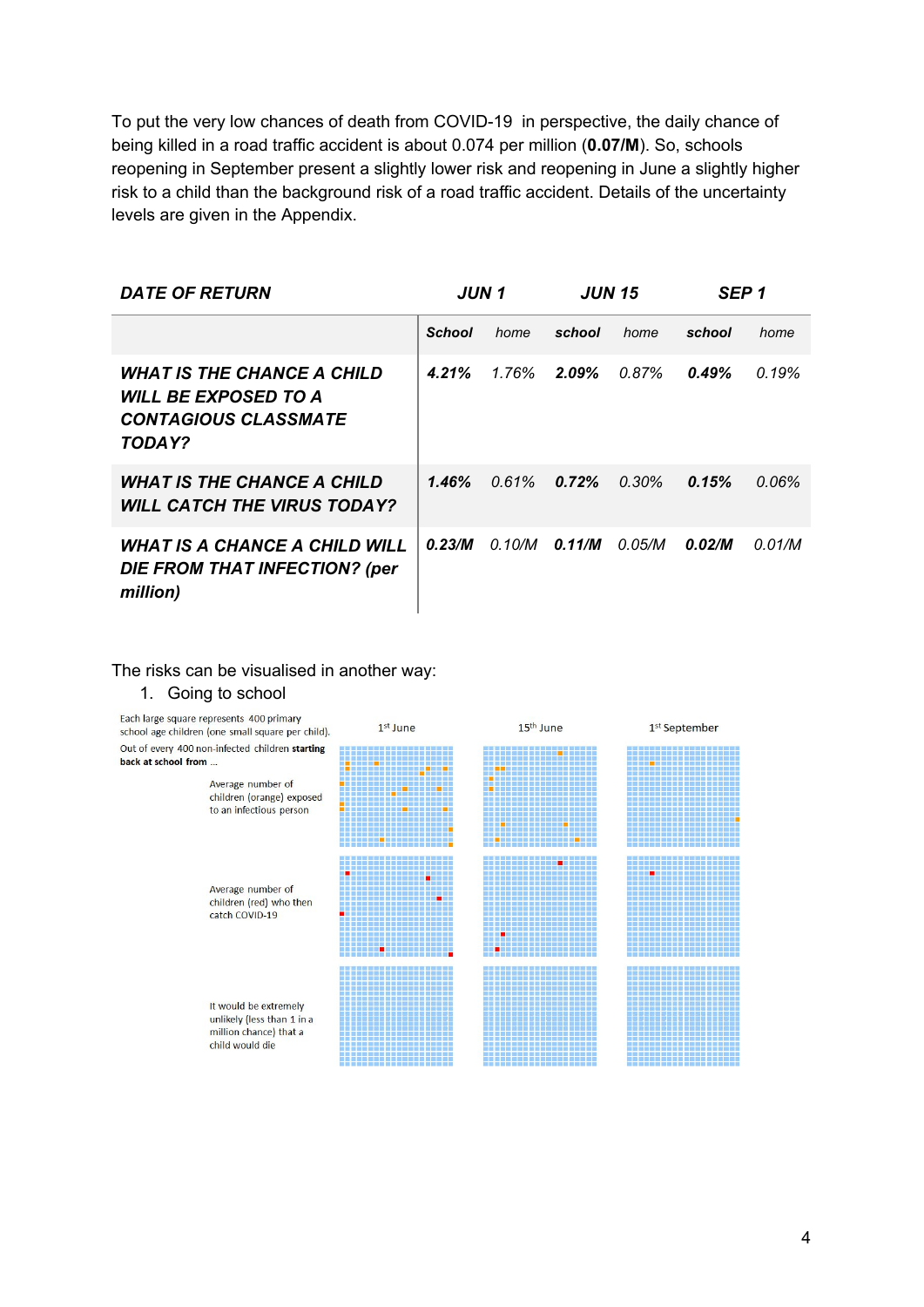#### 2. Staying at home



The main takeaway from this kind of mathematics is that **risk falls relatively quickly over a week or two** after commitment to a June 1 reopening date. This means that **delaying re-opening by a couple of weeks could allow time to find solutions to local challenges and set up strong local testing procedures while knowing that risks are getting lower**.

#### <span id="page-6-0"></span>2.6 What happens if a school has new cases of COVID-19?

Robust testing and tracing procedures along with support for people and families to self-isolate will reduce the chance of infectious staff, parents or children attending school (or anywhere else). They will also quickly spot any new cases of infection that do arise in a school. So if a class or school then has to close temporarily after reopening, this should not then be seen as a failure — or evidence that opening was premature — but instead as an integral part of a community-based tracking and testing programme that will play an essential role in delaying, and hopefully preventing, any second wave of infection. In other words, the school community may have a central role to play in not only meeting the educational and other needs of children but also **in providing an effective surveillance structure** that may be essential in keeping local communities safe.

We need a capability for a **real time response to TTI data**, with clear criteria to act and plans in place to re-close schools if need be. This should not be seen as a failure or a cause for blame. It's inevitable in a pandemic that new outbreaks will occur. Planning for such re-closure is essential and must include measures to maintain educational opportunities for pupils.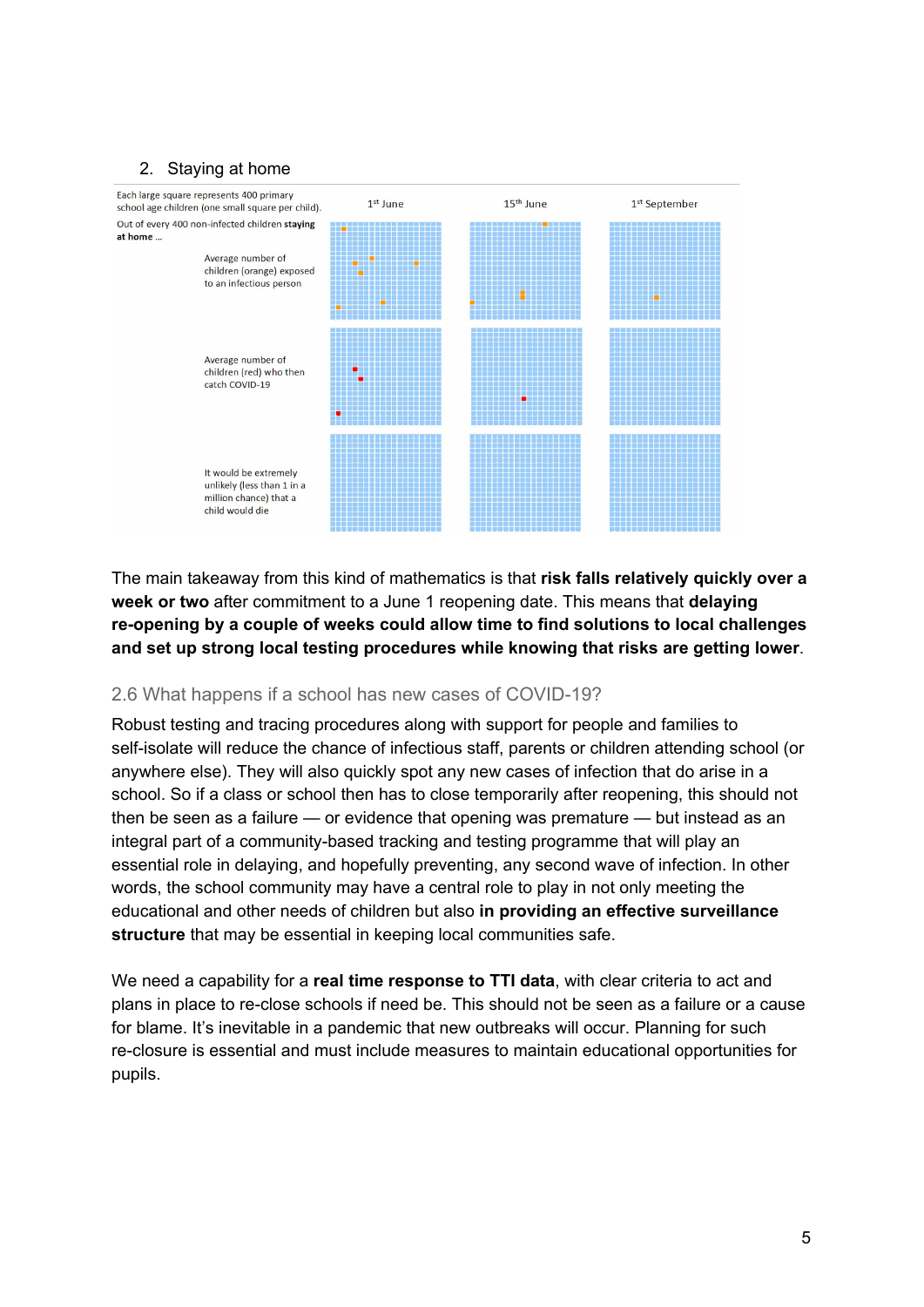#### <span id="page-7-0"></span>2.7. What is the risk to school staff, parents and household contacts?

Even if there are very few new infections within schools, this could still be risky for some adults who come into contact with infected children. This might include teachers and other school staff, household members, childminders, and any other adults the child may have contact with. Most younger teachers who are healthy are unlikely to get more than a mild disease. But we know that factors such as age, being a man, coming from a low income background, underlying health conditions (e.g. diabetes, high blood pressure) and being from black and minority ethnic (BAME) backgrounds may make teachers and staff more vulnerable, in particular in cities with high BAME populations.The risks for those most vulnerable and those shielding are very much higher than an adult without any risk factors.

Many schools with BAME children are based in more deprived areas where the risks will be greater and cumulative. We are well aware of robust evidence (including recent findings from the ONS) which shows that people from deprived areas, as well as particular BME groups (including Bangladeshi, Pakistani and black groups) are significantly more likely to die from COVID-19 than their more advantaged or white British counterparts. Additionally, many key workers are also from lower income and BAME backgrounds enhancing their risk of vulnerability and risk of infection. Since many children (e.g. approx. 30% primary school and 25% of secondary school children are from BME backgrounds), teachers and other school staff are from black and ethnic minority communities, **it is important to consider the locality-based COVID 19 infection and death rates as the best indicator of the risk from any future school-based outbreaks.** We plan to have modelled these effects before we release our full report next week.

# <span id="page-7-1"></span>3. EDUCATION RISK

#### <span id="page-7-2"></span>3.1 Schools in deprived areas

The Children's Commissioner calls for attention to the wider social and economic costs of keeping schools closed and encourages intelligent, incremental reopening of schools, particularly nurseries and primary schools, responsive to local contexts and informed by rigorous testing and comprehensive data.

Whilst there is little real-world data on the educational impact of school closures,we know that teachers in the most deprived schools are **more than twice as likely** to say that the work their students are sending in is of a much lower quality than normal (15% vs 6%). In the most deprived schools, 15% of teachers report that more than a third of their students learning from home would not have adequate access to an electronic device for learning, compared to only 2% in the most affluent state schools. **12% of those in the most deprived schools also felt that more than a third of their students would not have adequate internet access.**

A recent report from the [Institute](https://www.ifs.org.uk/publications/14848) of Fiscal Studies also highlighted the disproportionate impact on deprived areas. Higher-income parents are much more likely than the less well-off to report that their child's school provides online classes and access to online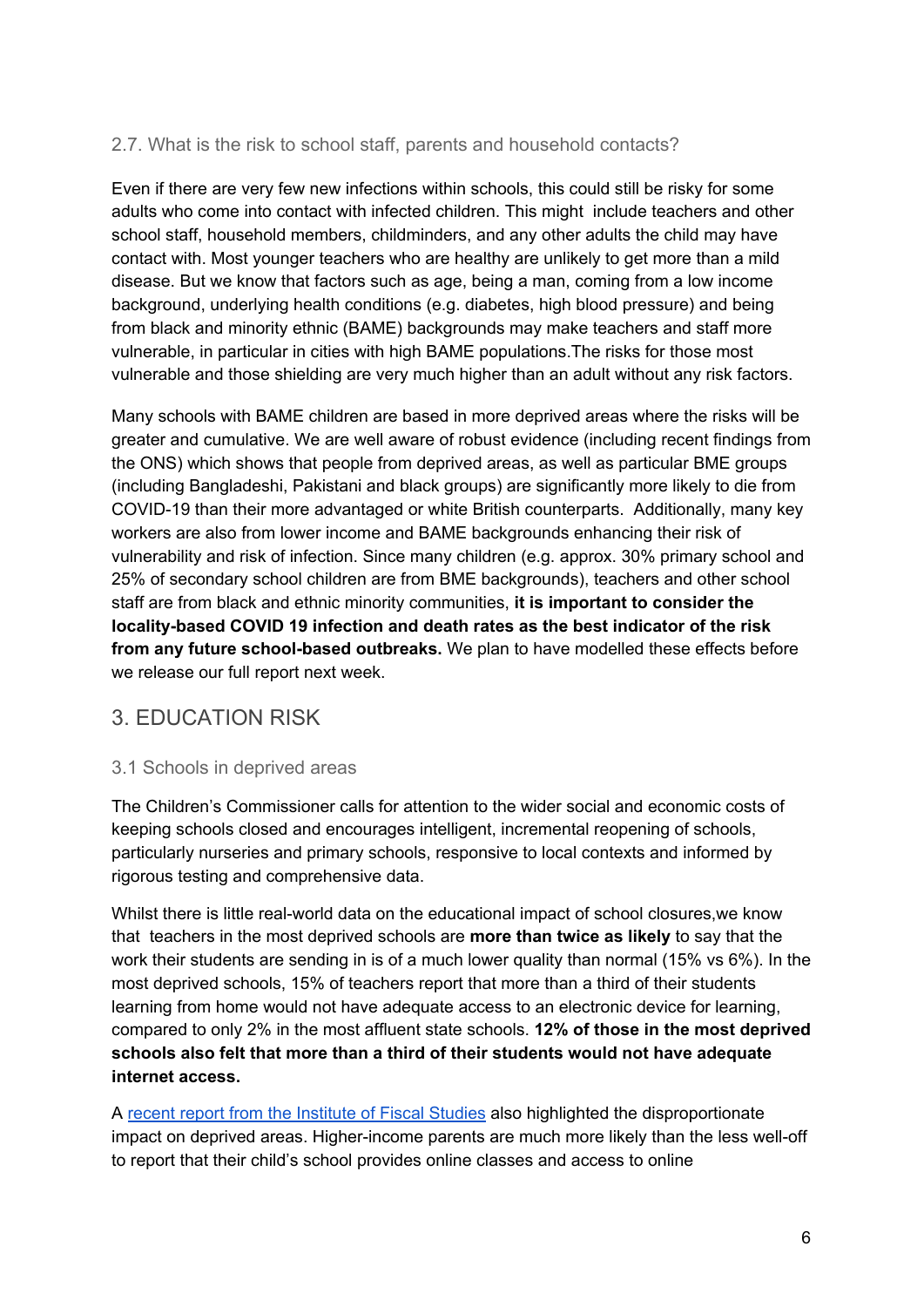videoconferencing with teachers. 82% of secondary independent school pupils are offered active help, with 79% being provided with online classes. 64% of secondary pupils in state schools from the richest households are being offered active help from schools, such as online teaching, compared with just 47% from the poorest fifth of families.

**Moreover 60% of independent schools and 37% of schools in the highest income areas had an online platform to receive work, compared to 23% in the most deprived schools**. 45% of students had communicated with their teachers in the last week. At independent schools, the figure is 62% for primaries and 81% for secondaries.

The decision of many independent schools to open in September demonstrates their ability to prioritise infection prevention, but only in the context of ongoing high quality on-line educational opportunities for their pupils.

#### <span id="page-8-0"></span>3.2 Access to facilities

It is clear that existing stark inequalities in educational opportunities for children are being further widened through the COVID-19 pandemic, in parallel with the clear excess disease burden in the most disadvantaged adults - many of whom are parents and grandparents.The impact goes further than academic progress, including the psychological effects of isolation and increased vulnerability to some children when they are never seen by adults outside their own household.

Returning to school is important for children psychologically and socially, as well as educationally and we should aim to support all year groups to return to school safely. In vulnerable households or where there is a history of domestic abuse it is even more important.

We therefore raise the possibility of using a wide range of empty facilities - private schools, sports facilities as examples - to allow those most in need of face-to-face education and social support to receive it, not only during the summer school term but also over summer holidays. This could be in the form of summer camps where social and physical development would be supported, with some education where possible.

# <span id="page-8-1"></span>4. INFECTION CONTROL IN SCHOOLS AND COMMUNITIES

#### <span id="page-8-2"></span>4.1 Schools

A wide range of infection control measures have been implemented as schools have reopened around the world. These range from staggering opening by year groups, smaller class sizes, outdoor teaching and variable start times through to personal protection, physical distancing, and regular handwashing including, of course, for teachers and other staff at school.

However, the crucial factor allowing school reopening around the world has been the presence of well-functioning local test, trace and isolate protocols—something that is now accepted will not be in place in England by early June. Each school will vary in terms of layout, ventilation, and numbers of available staff which will determine precisely which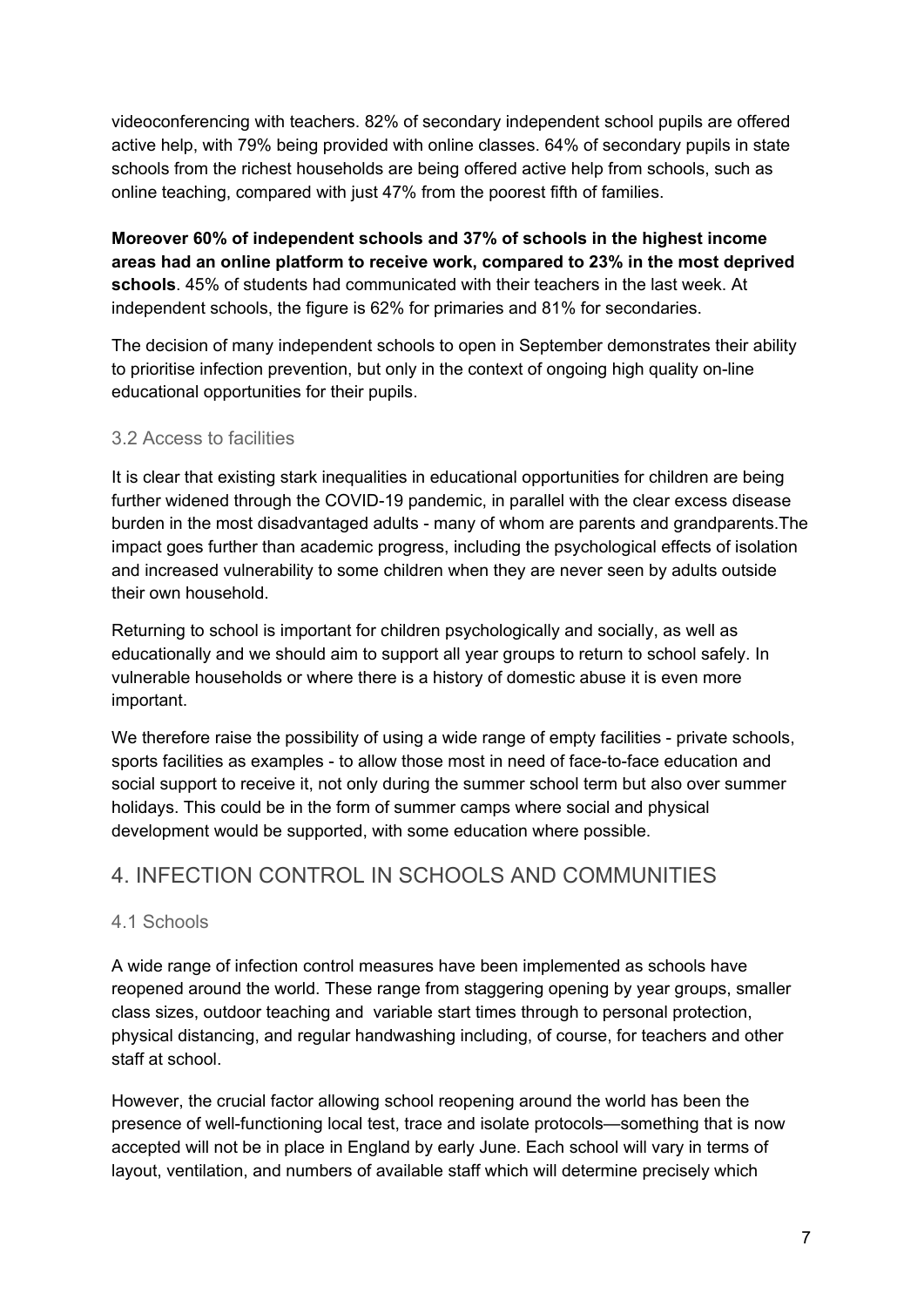infection control procedures are feasible or not. We note that school opening in other countries, such as Denmark, has been preceded by substantial investment in measures such as additional washing facilities to promote safety.

Key measures need to be in place to ensure safety, and each school needs to consult widely with teachers, unions, parents, local authorities including public health for local intelligence on infectivity, education departments and inspectors and children before proposing how best to open the school to the proposed additional full classes.

#### <span id="page-9-0"></span>4.2 Community

We recognise that schools will start to open while social distancing guidance remains in place. Issues which require clear guidance include transportation to school, collection of children at the school gates, often by childminders, grandparents, and other carers, and how staff and children can best minimise potential transmission of infection in households and communities. Consideration will need to be given to family members being from vulnerable groups and being shielded and for multigenerational family households. Schools need to work with the local communities to develop specific protocols suited to the local environment (for instance, a village school faces different challenges than an inner city one). Dealing with children's anxiety about social distancing also requires careful consideration.

# <span id="page-9-1"></span>5. HOW TO PLAN FOR OPENING SCHOOLS SAFELY AND WITH OPTIMAL EDUCATIONAL SUPPORT?

The following should be in place before a school can open safely:

#### <span id="page-9-2"></span>5.1 A risk assessment

A risk assessment should be conducted at four levels including risk assessment of the school, the staff, the pupil and the parents and family environment. A risk assessment should follow **full engagement with local authorities, school managers, trade unions, parents, inspectors, staff and the community.** The assessment process needs to be understood and tailored to the risks and contexts of communities and their members and to the feasibility of schools to implement appropriate infection control procedures. This includes the different risks from lessons in different subjects (e.g. where there is sharing of equipment) and the ability to socially distance within schools. Consideration should be given to use of non-school facilities which may provide a better infection control environment, such as independent school buildings and playing fields, and sports facilities and football stadiums, which will be unused during this time. Such engagement will ensure an optimal solution to providing high quality education, social interaction and physical activities to children. The ability to be outside or in very well ventilated buildings or marquees will be associated with reduced infection rates.

#### <span id="page-9-3"></span>5.2 Are local infections low enough?

Local communities need to be sure that there are **few people currently infected and that numbers of new infections are decreasing**, with the definition of 'few' considered in the context of declines locally over the previous 2 weeks and numbers at the peak of the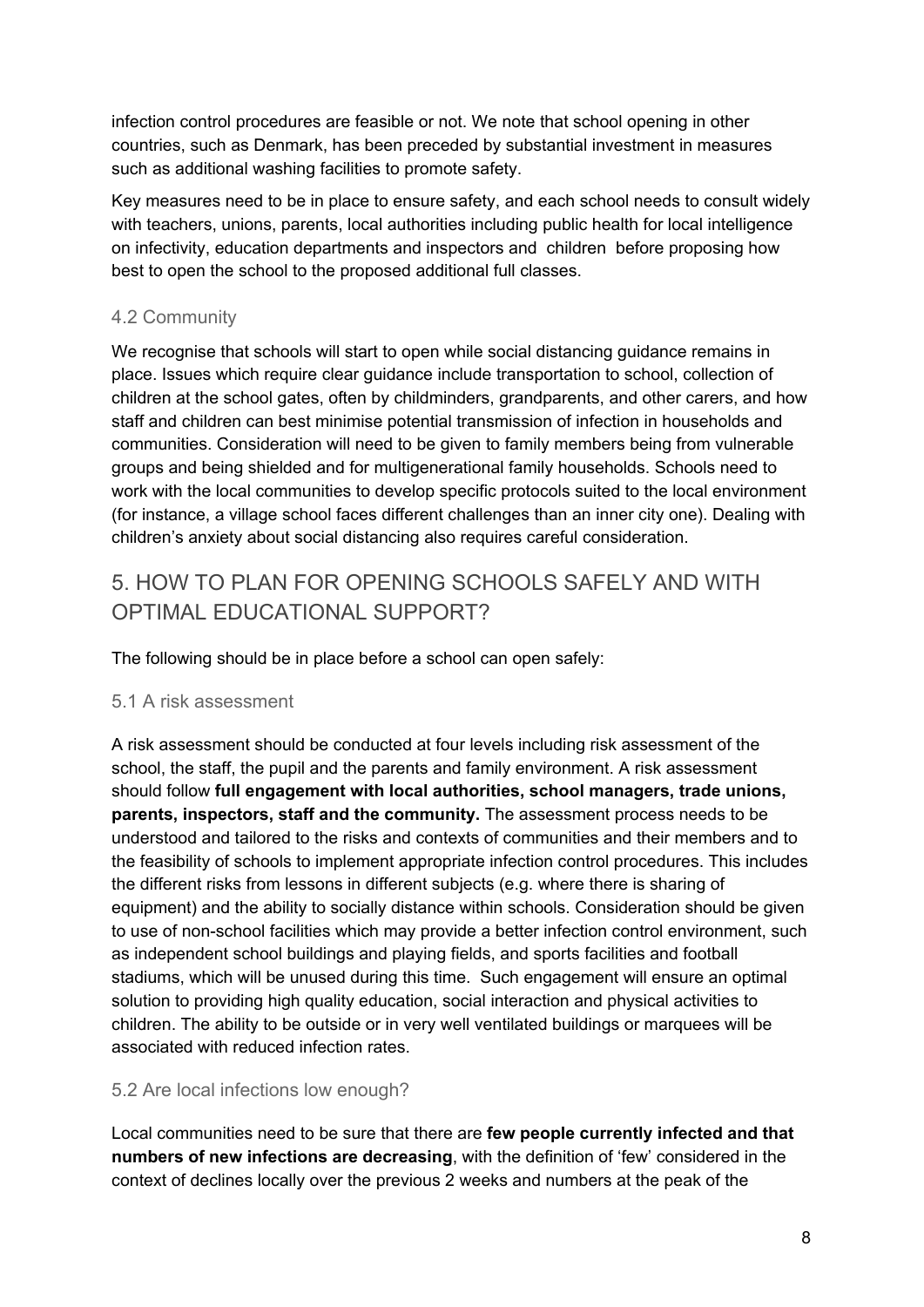pandemic. Such data may not be available; data access and public availability is a critical gap in the current management of the pandemic.

#### <span id="page-10-0"></span>5.3 Hygiene and personal protection

Schools need to ensure adequate access for hand hygiene including sufficient and clean toilets and wash facilities and hand sanitisers. As well as social distancing, some schools in countries such as France and China are making the use of face coverings compulsory. Children should be given designated equipment including stationary to reduce the risk of contagion spread

#### <span id="page-10-1"></span>5.4 Find cases, test, trace, isolate.

A **test, trace, isolate (TTI) infrastructure** can rapidly suppress transmission, as well as provide confidence to staff, pupils, families and the local community that there will not be new uncontrolled local outbreaks. In the absence of a top-down, well-functioning system, which is not expected to be in place in the very near future, we recommend **local solutions to TTI, linked to local public health authorities and primary care, but with systems in place to allow as near as possible to for local data to contribute to national data collection**. This could involve wider testing of staff and pupils in schools to quickly identify asymptomatic infections, within an ethical, appropriate and agreed structure.

# <span id="page-10-2"></span>6. PRESERVING EDUCATION IN THE SUMMER AND IF SCHOOLS STAY CLOSED

#### <span id="page-10-3"></span>6.1 Wifi and online education

A major concern is to provide opportunities for pupils in state schools who may not have access to wifi, computers, tablets or smartphones if education is forced to move largely online. In a digital world we believe every child in school aged seven and above should have access to these facilities. Options for requisitioning independent schools, academy schools, church halls, sports clubs, football stadiums and other facilities should be considered to provide socially distanced facilities for all children.

We must also support children from families who find home schooling difficult for other reasons (such as not having English as a first language).

#### <span id="page-10-4"></span>6.2 Summer camps and open-air education

Local authorities and civil society groups should be mobilised to provide **summer schools and camps** to help with educational "catch up", particularly for those most disadvantaged by the lockdown, and also to provide some respite for parents and carers. This presents a major opportunity for community engagement and potentially the use of some of the 750,000 volunteers.

Use of sports grounds, football, rugby and other stadia and hire of marquees will provide opportunities for exercise and socially distanced education for children. If teachers are not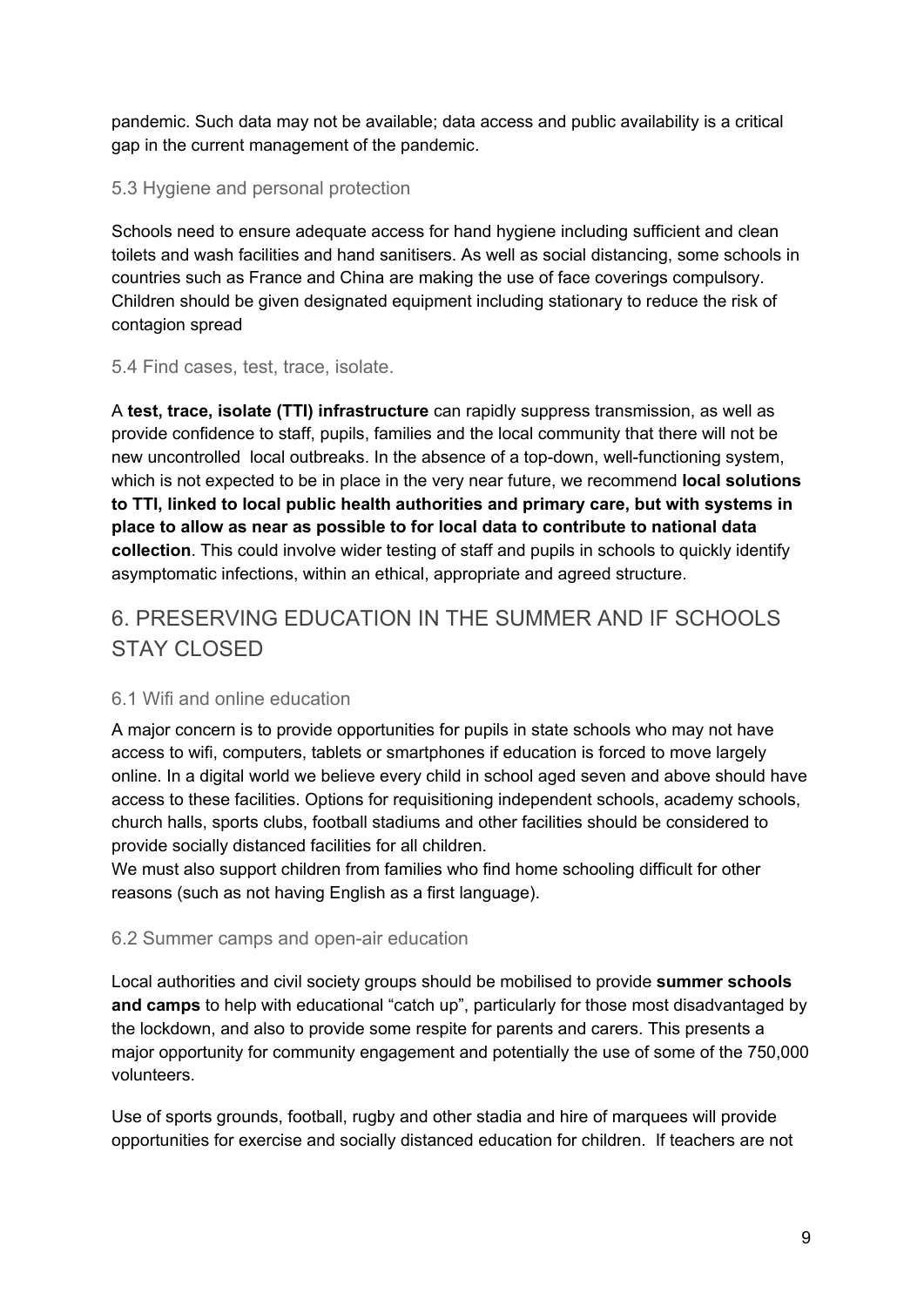available, trained coaches and approved supervisors would be needed for these activities including music and drama.

Governments have a duty to provide the **investment and resources** for schools and staff, for reduced class sizes, and, where schools do not open or open partially, to take steps to provide alternatives to ensure meaningful education that meets the needs of all children *.*

#### <span id="page-11-0"></span>6.3 Hidden hunger

We remain concerned about the level of hidden hunger among children from poorer households, with parents who are on benefits or in low-paid employment . According to **[UNICEF](https://www.unicef-irc.org/publications/pdf/IWP_2017_09.pdf)**, in 2017, 10% of children in the UK were living in households affected by severe food insecurity. According t[o](http://endhungeruk.org/shocking-figures-showing-hidden-hunger-show-need-find/) **[figures](http://endhungeruk.org/shocking-figures-showing-hidden-hunger-show-need-find/)** published by **[E](http://endhungeruk.org/)nd [Hunger](http://endhungeruk.org/) UK**, in January 2018 16% of adults in Great Britain either skipped or saw someone else in their household skip meals; 14% of adults worried about not having enough food to eat; and 8% of adults had gone a whole day without eating because of a lack of money during the last 12 months. Provision of midday meals for vulnerable children out of school and during the summer months is essential, supported by government, local authorities or via civil society organisations.

#### <span id="page-11-1"></span>6.4 WHO Check Lists

We suggest that schools consider using the checklists for parents and children and for students as suggested by the Word Health Organisation regarding Actions for COVID-19 Prevention and Control in Schools. See Appendix 3.

# <span id="page-11-2"></span>APPENDIX

1. National Education Union Criteria for Schools Re-opening

Test 1 : **Much lower numbers of Covid-19 cases** The new case count must be much lower than it is now, with a sustained downward trend and confidence that new cases are known and counted promptly. And the Government must have extensive arrangements for testing and contact tracing to keep it that way.

Test 2 : **A national plan for social distancing** The Government must have a national plan including parameters for both appropriate physical distancing and levels of social mixing in schools, as well as for appropriate PPE, which will be locally negotiated at school-by-school and local authority level.

Test 3 : **Testing, testing, testing!** Comprehensive access to regular testing for children and staff to ensure our schools and colleges don't become hot spots for Covid-19.

Test 4 : **Whole school strategy** Protocols to be put in place to test a whole school or college when a case occurs and for isolation to be strictly followed.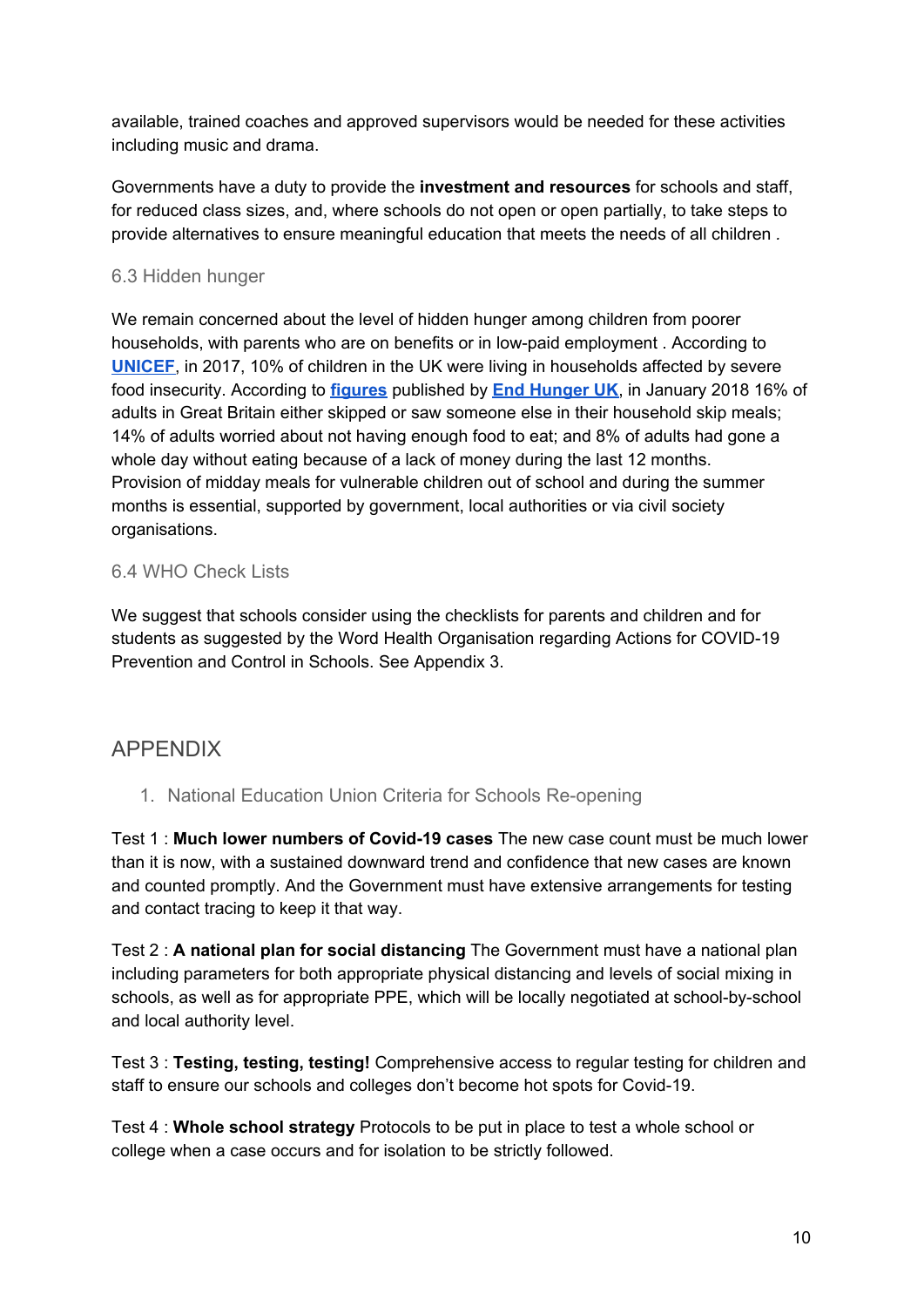Test 5 : **Protection for the vulnerable.** Vulnerable staff, and staff who live with vulnerable people, must work from home, fulfilling their professional duties to the extent that is possible. Plans must specifically address the protection of vulnerable parents, grandparents and carers.

#### 2. Uncertainty levels for the risk of contagion

The following graphic illustrates the uncertainty that attends the predictions of risk (here, the risk of contagion). This is probably too much detail for the consultation document but could be used to reassure people that a formal risk analysis could be pursued if and when necessary. The graph below shows when we would expect the risk of contagion to fall below 1% (broken line) based upon UK averages. This analysis could be repeated for regional data (e.g., time series of new cases and deaths).



From the point of view of the epidemiology, June 1 stands in for 52 days following the peak of infections (10 April for London). This means 'June 1' is the earliest date at which risk may be acceptable for some areas. **Other areas could defer their 'June 1st' in relation to their local experience**.